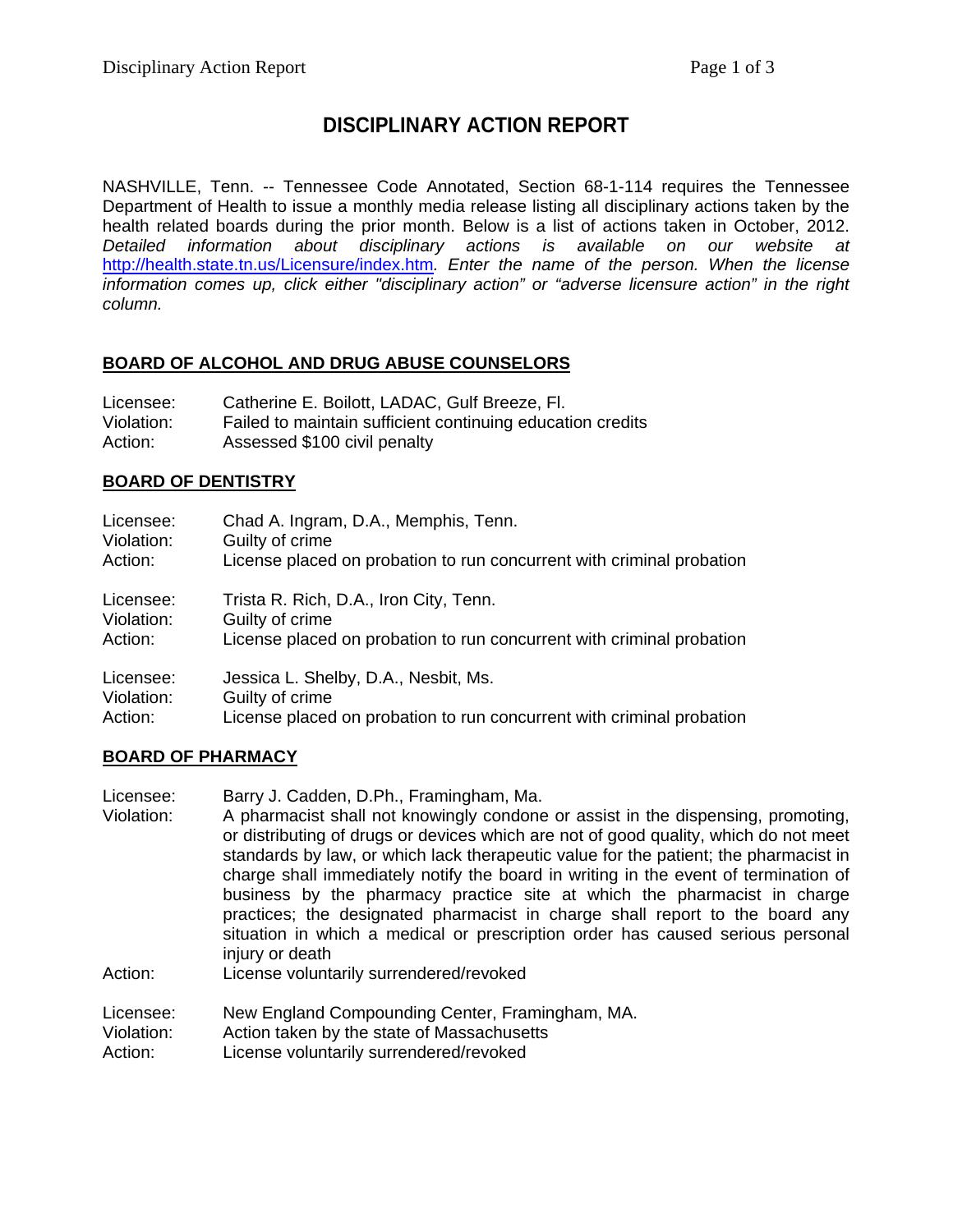# **POLYSOMNOGRAY PROFESSIONAL STANDARDS COMMITTEE**

| Licensee:  | Heather D. Santos, P.G.S.T., Smyrna, Tenn.         |
|------------|----------------------------------------------------|
| Violation: | Unlicensed practice                                |
| Action:    | Assessed \$200 civil penalty                       |
| Licensee:  | Daniel M. Swink, P.G.S.T., Cleveland, Tenn.        |
| Violation: | Unlicensed practice                                |
| Action:    | Assessed \$300 civil penalty                       |
| Licensee:  | Kristopher M. Walker, P.G.S.T., Chattanooga, Tenn. |
| Violation: | Unlicensed practice                                |
| Action:    | Assessed \$350 civil penalty                       |

## **BOARD OF VETERINARY MEDICAL EXAMINERS**

| Licensee:  | Jennifer L. Cardenas, L.V.M.T., Hohenwald, Tenn. |
|------------|--------------------------------------------------|
| Violation: | Failure to pay student loan                      |
| Action:    | License suspended                                |

## **ABUSE REGISTRY**

| Individual: | Arthur Benton, Chattanooga, Tenn.                    |
|-------------|------------------------------------------------------|
| Abuse:      | <b>Physical/Treatment Neglect</b>                    |
| Profession: | <b>Direct Support Staff</b>                          |
| Individual: | Ryan Foytik, Hendersonville, Tenn.                   |
| Abuse:      | <b>Exploitation/Neglect</b>                          |
| Profession: | <b>Direct Support Personnel</b>                      |
| Individual: | Tiera Hurd, Memphis, Tenn.                           |
| Abuse:      | Emotional/Psychological/Neglect                      |
| Profession: | <b>Direct Support Staff</b>                          |
| Individual: | Lillie Maclin, Memphis, Tenn.                        |
| Abuse:      | Supervision/Communication Neglect Resulting in Death |
| Profession: | Home Manager                                         |
| Individual: | Roselyn Payne, Cordova, Tenn.                        |
| Abuse:      | Physical/Emotional/Psychological                     |
| Profession: | Not provided                                         |
| Individual: | Lavetra Shaw, Memphis, Tenn.                         |
| Abuse:      | Emotional/Psychological/Neglect                      |
| Profession: | <b>Direct Care Provider</b>                          |
| Individual: | Tina Smith a/k/a Tina Dodson, Cookeville, Tenn.      |
| Abuse:      | Sexual                                               |
| Profession: | <b>Community Living Specialist</b>                   |